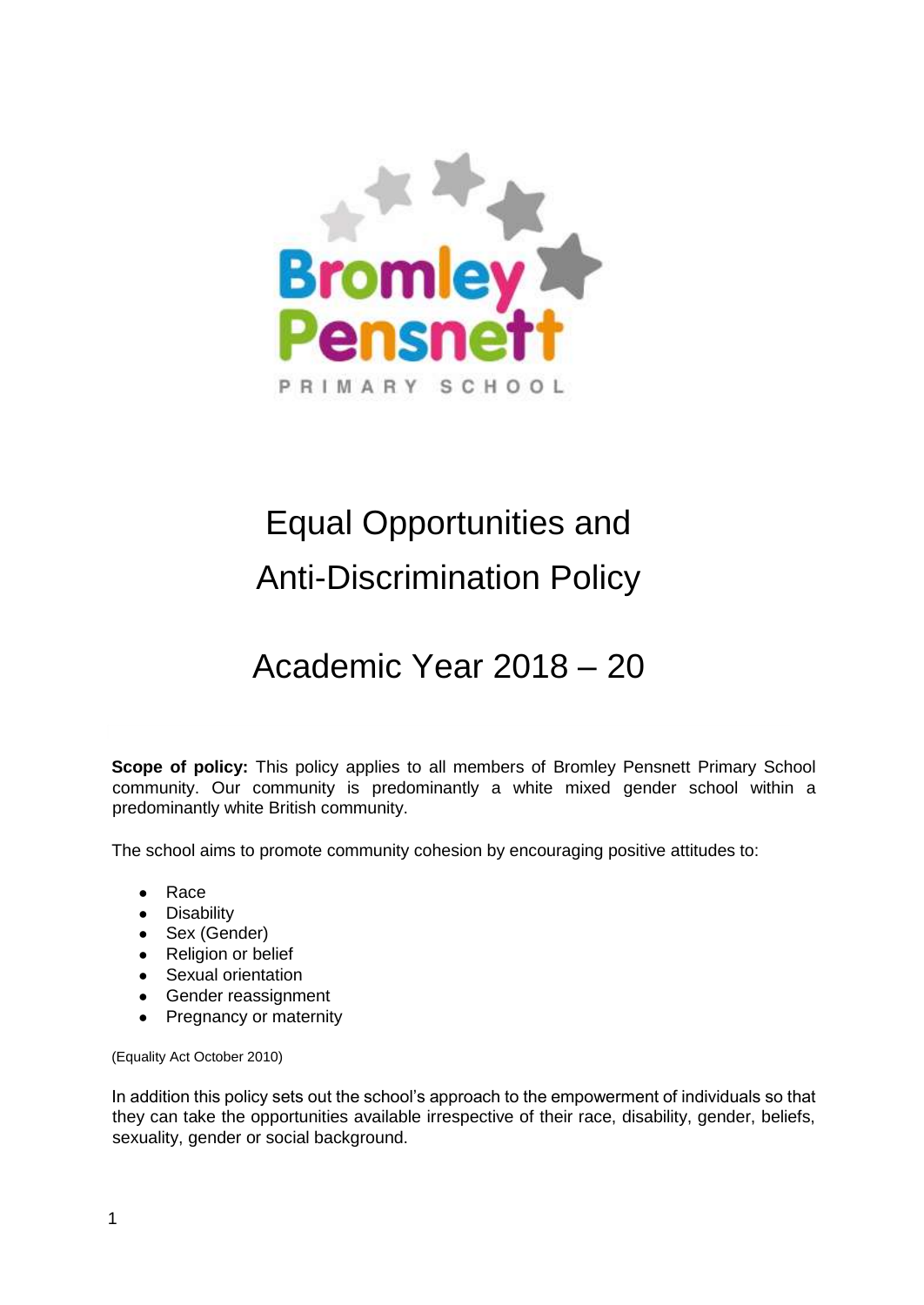The ethos of the school will support the equality of opportunity and elimination of discrimination by countering stereotypes and prejudice, and by helping all students to understand and celebrate diversity within our school and society. This will engender a positive, calm and respectful teaching and learning environment.

Cross curricular dimensions of equal opportunities and multi-cultural education should be seen to permeate all aspects of the curriculum. This policy has been written to incorporate the following key legislative and policy guidance documents:

- Equality Act 2010
- Equality Act 2006
- Race Relations Act 1976, as amended
- Race Relations (Amendment) Act 2000
- Sex Discrimination Act 1975, as amended
- Sex Discrimination (Gender Reassignment) Regulations 1999
- Disability Discrimination Act 1995, as amended
- Special Educational Needs and Disability Act 2001
- Disability Discrimination Act 2005
- Employment Equality (Sexual Orientation) Regulations 2003, as amended Employment Equality (Religion or Belief) Regulations 2003, as amended
- Employment Equality (Age) Regulations 2006
- Swann Report (Education for all 1985) The McPherson Report (1999)

Defining discrimination

The school will endeavour to tackle discrimination through the curriculum, its ethos and directly wherever it emerges. Under the law, there are different categories of discrimination:

Direct discrimination: When a person is treated less favourably than others in comparable circumstances because of a special characteristic such as sex, race or a disability. In the case of direct age discrimination, this is unlawful only if it cannot be objectively justified.

Indirect Discrimination: In essence occurs when a provision, criterion or practice is applied equally to all but has a different impact on members of one or more protected groups, of which the complainant is one, and is placed at a disadvantage as a result. Indirect discrimination is unlawful unless it can be justified for reasons unrelated to the characteristic in question.

Victimisation: Treating a person less favourably because they have taken action in respect of discrimination

Harassment: Unwanted conduct which violates a person's dignity or creates an intimidating, hostile, degrading, humiliating or offensive environment for them, on grounds of one of the relevant seven characteristics outlined above.

## **What the law means for our school**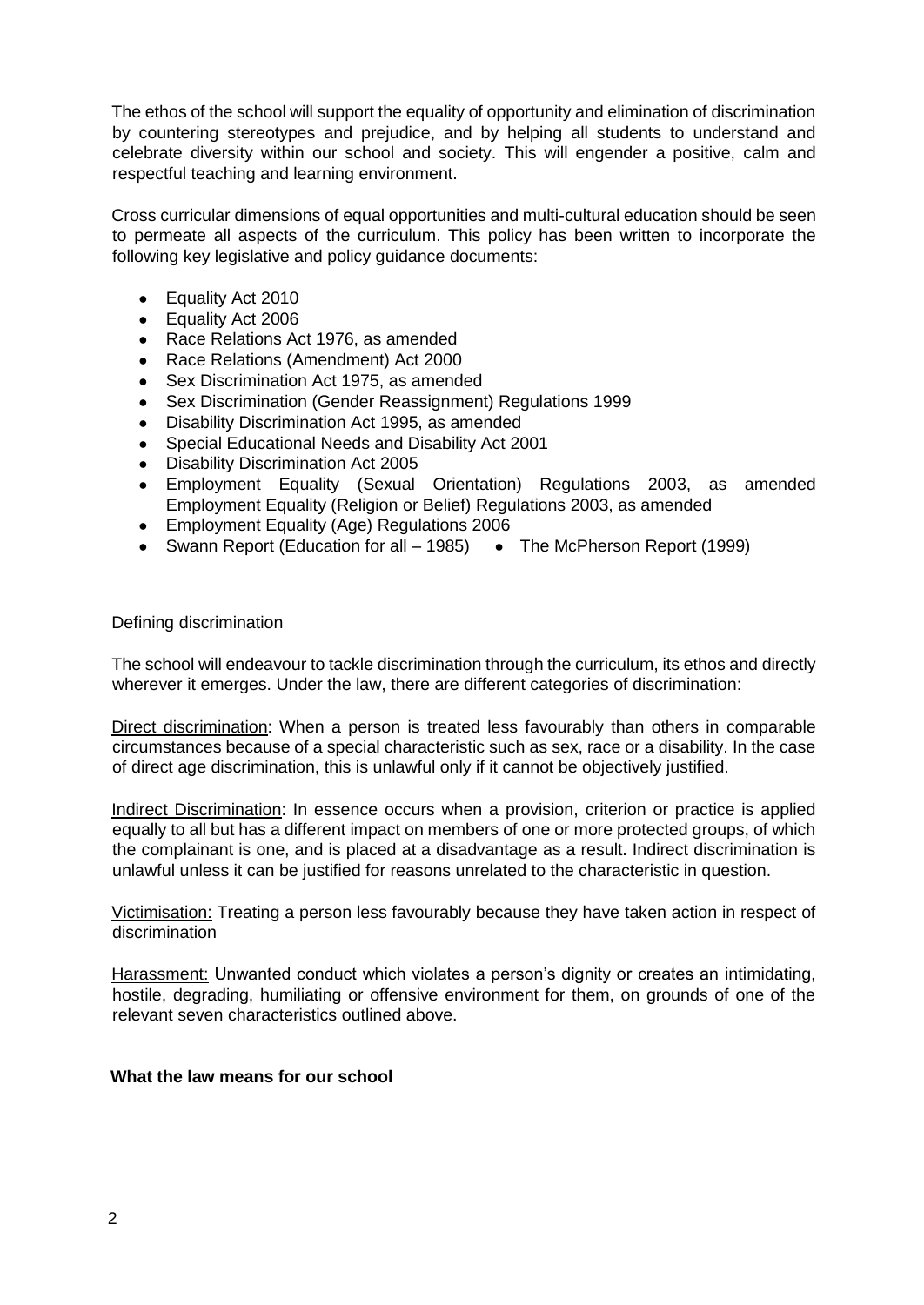Taken together, the collective effect of legislation relating to equality is that the school must not discriminate in the employment of staff on grounds of gender, transsexual status<sup>1</sup>, race, disability, sexual orientation<sup>2</sup>, religion or belief or age<sup>3</sup>. With regard to disability, schools must make such reasonable adjustments as are necessary to prevent a disabled person being at a substantial disadvantage in comparison with people who are not disabled.

This includes discrimination in relation to recruitment, terms and conditions, promotions, transfers, dismissals, training and employment practices such as dress codes and disciplinary procedures.

The School must not discriminate against students seeking admission or with regard to how students are treated, on grounds of sex, race, disability, religion or belief. This includes discrimination in provision of teaching or allocating the student to certain classes, applying different standards of behaviour, dress and appearance, excluding pupils or subjecting them to any other detriment, and conferring benefits, facilities or services.

The Race Relations (amendment) Act 2000 that has the general requirements to:

- Eliminate unlawful racial discrimination.
- Promote equal opportunity and community cohesion.
- Promote good relations between people of different racial groups.

# **The School's Equal Opportunities policy is:**

- to provide equality of opportunity for each student, enabling every individual to fulfil her or his potential and so have choice in life;
- to be sure there is no discrimination against people because of gender, racial origin, home and religious background, home language, disability, sexual orientation, age or appearance;
- to recognise and value differences amongst people;
- to discourage strongly the expression of any prejudice or discrimination;
- to have high expectations of all members of the School's community;
- to prepare students to take their place in a diverse society;
- to be sure that equal opportunity issues can be raised freely in school.

## **All aspects of the School's curriculum are expected to take this policy into account.**

# **Guidelines**

• All school staff have a responsibility to comply with this policy.

<sup>1</sup> 1 Including people who have expressed an intention to undergo or are undergoing or have completed process of gender reassignment.

<sup>2</sup> Discrimination on grounds of perceived as well as actual sexual orientation, and/or that of friends or associates of the person discriminated against is also unlawful.

<sup>&</sup>lt;sup>3</sup> In some cases, direct or indirect discrimination on grounds of age may be lawful if it can be shown to be objectively justified.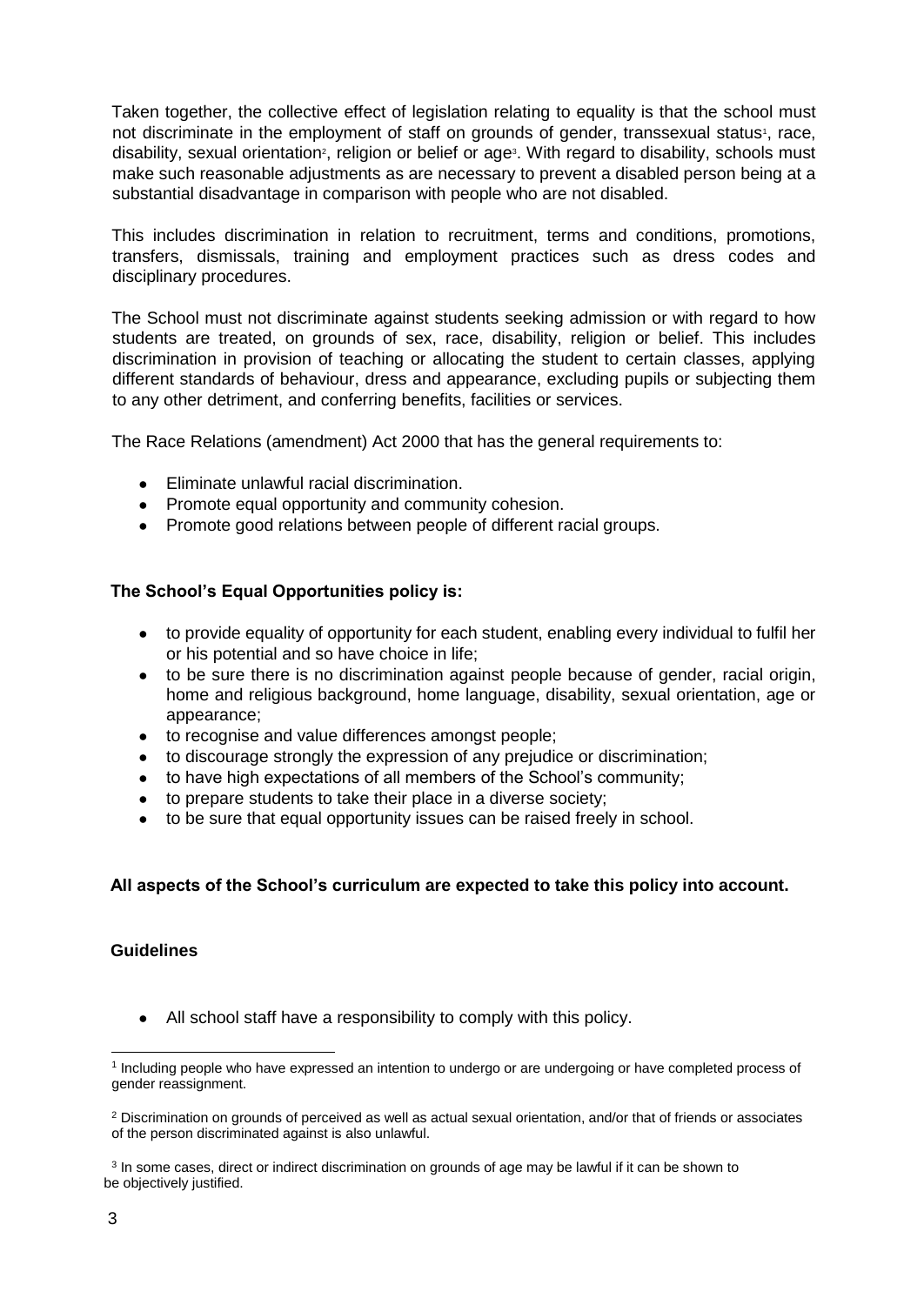- All interactions within school and between the school and other agencies must be and be seen to be anti-discriminatory and anti-racist.
- Staff must maintain the highest expectations of their students irrespective or race, social background, gender or disability.
- The classroom climate should engender respect for all and promote cooperation.
- Any discriminatory comments should be challenged in a non-confrontational manner.
- The School Development Plan embodies the principle of achievement for all.
- All staff should question their own attitudes and possible prejudices remembering that they are role models to students who have a duty to promote race equality, community cohesion and an appreciation of diversity.
- Involvement with the wider community should promote equal opportunities education and equality for all.
- We should encourage applications for jobs from all members of the community and actual recruitment will be strictly on merit.
- Wherever possible, efforts will be made to identify and remove unnecessary/unjustified barriers and provide appropriate facilities and conditions of service to meet the special needs of the disadvantaged.
- We will actively pursue strategies that promote the inclusion of all students in the education process.
- Visitors and contractors working on site will be made aware of this policy wherever possible and contractors are required to commit to adhering to this policy during contract negotiations.
- The School's pastoral system upholds the principle that all members of the School's community have equal rights to be respected, and to have their individuality valued. Personal & Social Education programme explores ways of putting this into practice.
- 'Remember' positively encourages care and respect for other people, and emphasises the need to use language which is not discriminatory or offensive.
- Students are allocated to tutorial groups which as far as possible have a balance of gender, ability and aptitude.
- All students have equal access to all parts of the School's curriculum
- The curriculum and teaching are planned to meet the needs of individuals across a range of aptitude, culture and background.
- The School emphasises successful learning and development, and takes care to recognise and celebrate achievements of any kind.
- Positive efforts are made to ensure that as many students as possible are entered for public examinations.
- Work experience placements are arranged and vocational guidance is given in ways which seek to meet the individual needs and potential of students
- All students are encouraged to continue with education and training after the compulsory school leaving age.
- Students with special educational needs are supported in class, and some are withdrawn for specific help.
- Specialist local education authority staff are available to support students for whom English is a second language.
- Lifts, ramps and disabled toilets ensure that all areas of the curriculum are available to physically impaired students.
- Positive attempts are made to assist students disadvantaged by poverty.
- Efforts are made to ensure that children who suffer from ill health which leads to regular or lengthy absence from School are supported to maintain their studies through home/school links.
- The School's admissions policy does not discriminate against students on the grounds of ability or background.